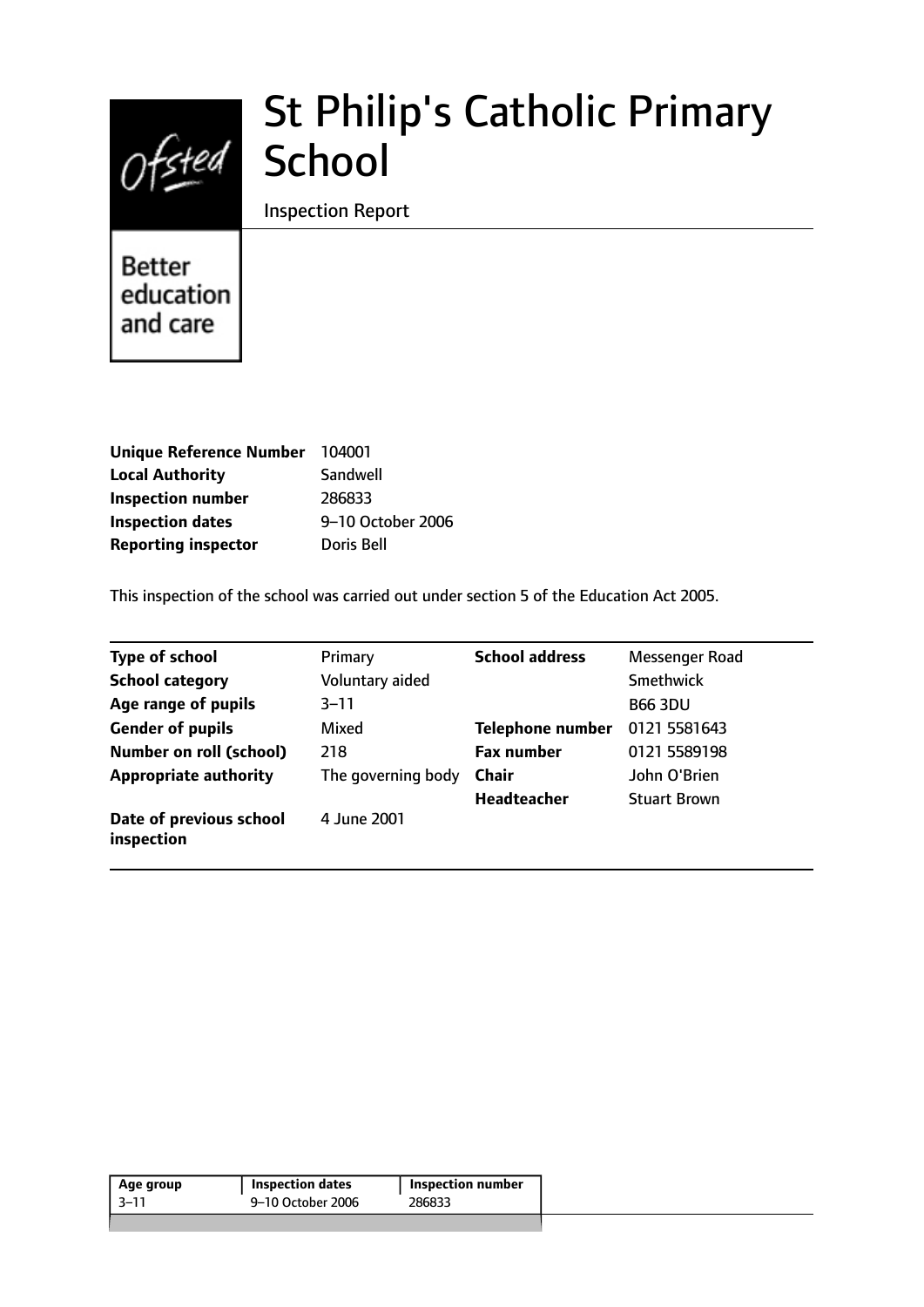© Crown copyright 2006

Website: www.ofsted.gov.uk

This document may be reproduced in whole or in part for non-commercial educational purposes, provided that the information quoted is reproduced without adaptation and the source and date of publication are stated.

Further copies of this report are obtainable from the school. Under the Education Act 2005, the school must provide a copy of this report free of charge to certain categories of people. A charge not exceeding the full cost of reproduction may be made for any other copies supplied.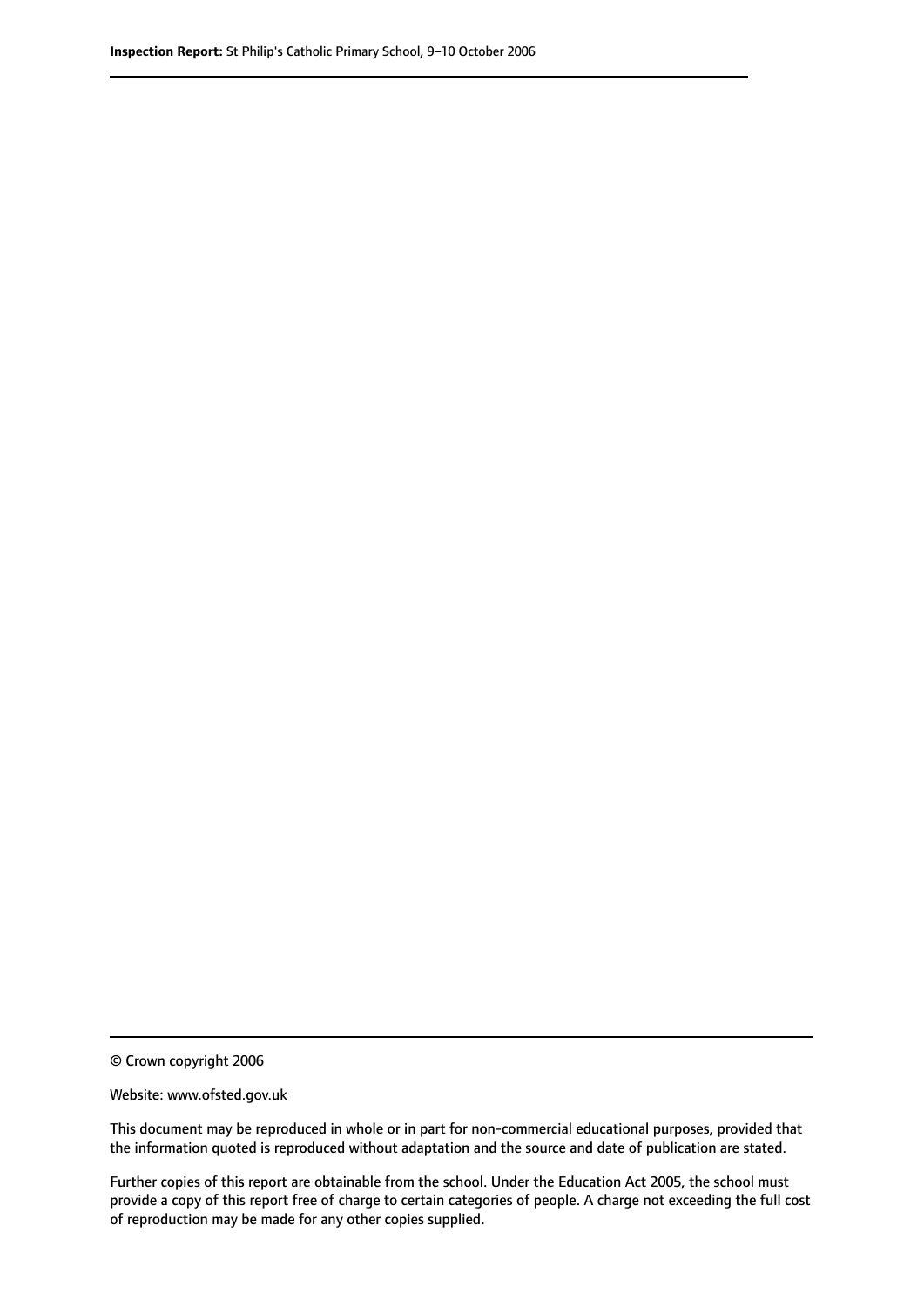# **Introduction**

The inspection was carried out by two Additional Inspectors.

# **Description of the school**

This smaller than average primary school serves an area with very many social and economic disadvantages. Attainment on entry to the Nursery is very low and an above average proportion of pupils have learning difficulties or disabilities. Movement in and out of the school is high, as is the number of languages spoken (27) and the proportion of pupils who are at the early stages of learning English. The school also has a significant minority of asylum seekers and refugees. There has been a high turnover of staff since the last inspection, including three headteachers in the last five years. The present headteacher took up his post only twenty days before the inspection, although he had been acting headteacher for two and a half terms. The school has received a Healthy Schools award.

### **Key for inspection grades**

| Grade 1 | Outstanding  |
|---------|--------------|
| Grade 2 | Good         |
| Grade 3 | Satisfactory |
| Grade 4 | Inadequate   |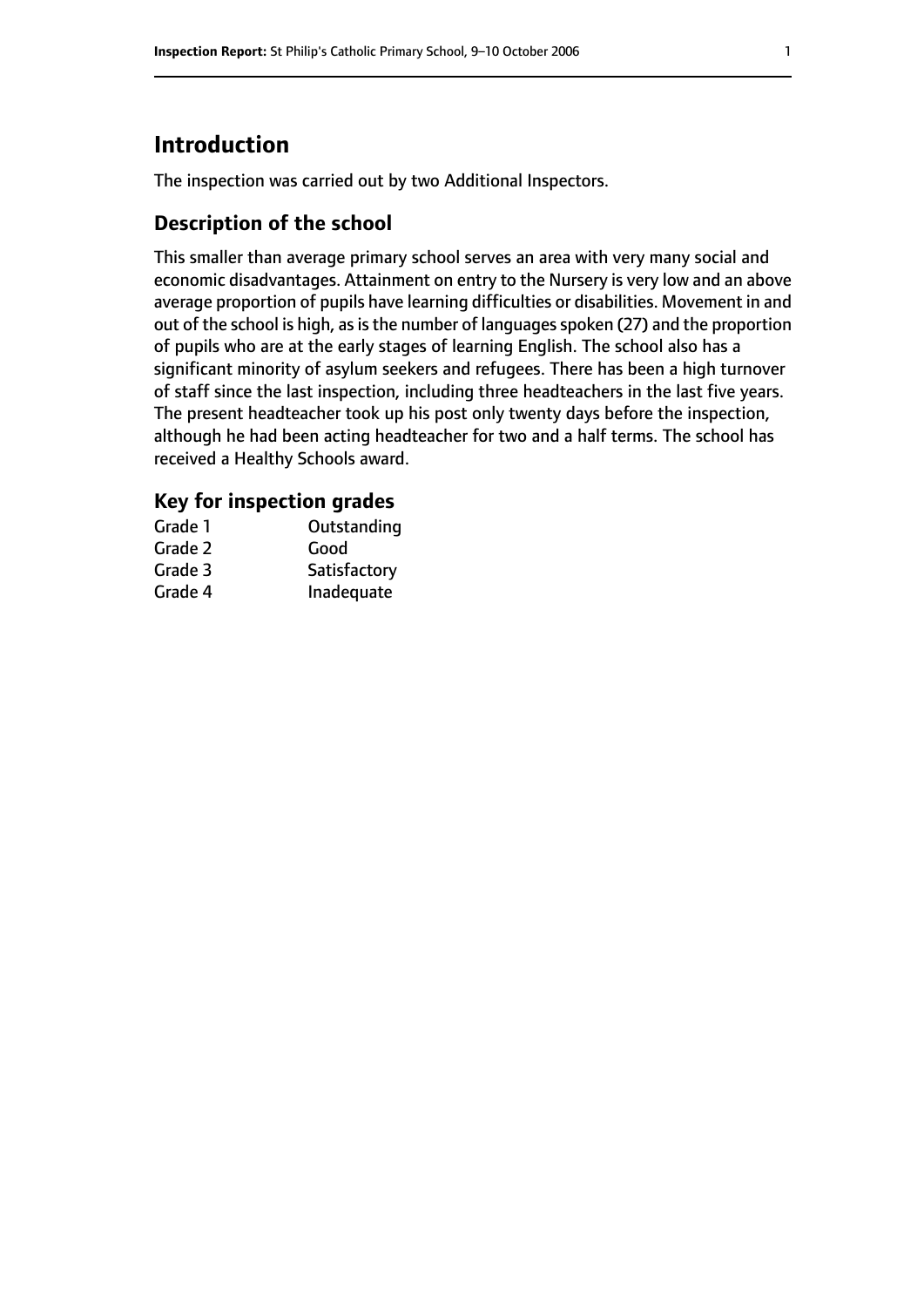# **Overall effectiveness of the school**

#### **Grade: 3**

This is an improving school which provides a satisfactory standard of education for its pupils. Although standards are below average in Year 6, they are better this year than they have been for some time. As a result, pupils' achievement is satisfactory. This improvement has happened because the headteacher has successfully focused the school on raising achievement. Although standards remain below average by the end of Reception, children make good progress in the Foundation Stage because they are taught well. Most pupils make satisfactory progress in Years 1 to 6, but girls do better than boys, and more able pupils do not always do as well as they could. These weaknesses are being tackled systematically.

Teachers in all age groups now have a good understanding of their collective responsibility for ensuring pupils' progress throughout the school. The quality of teaching is satisfactory and improving. However, there is still some way to go to ensure that all staff with leadership responsibilities fulfil their roles equally well in evaluating the quality of teaching and learning. However, the headteacher and the acting deputy are good role models, and they have made a good start on training other staff. There is an air of quiet confidence and expectancy throughout the school because staff know what is expected of them. Proud of their success so far, they are pulling together to raise standards even further. All of this gives the school good capacity for further improvement.

Behaviour is good and pupils in all age groups participate wholeheartedly in everything the school offers them. Their sheer enjoyment of, and enthusiasm for, learning is a joy to see and contributes to the warm, welcoming and purposeful learning atmosphere in the school. The good care, guidance and support pupils receive contribute greatly to their good personal development and well-being, and to their good understanding of how to keep safe and healthy. The recently revised curriculum has not yet had time to have a significant impact on pupils' achievement. However, the school is now building up the resources it needs to implement it fully and effectively.

#### **What the school should do to improve further**

- Accelerate the achievement of more able pupils and close the gap between boys' and girls' achievement.
- Improve the skills of teachers with management responsibilities in evaluating teaching and its impact on the learning of all groups of pupils.

# **Achievement and standards**

#### **Grade: 3**

Although achievement overall is satisfactory, it is good in the Foundation Stage. Standards are below the national expectation at the end of Reception but children make good progress from a very low start. Standards are close to average in Year 2 and below average in Year 6. They improved in both year groups this year because of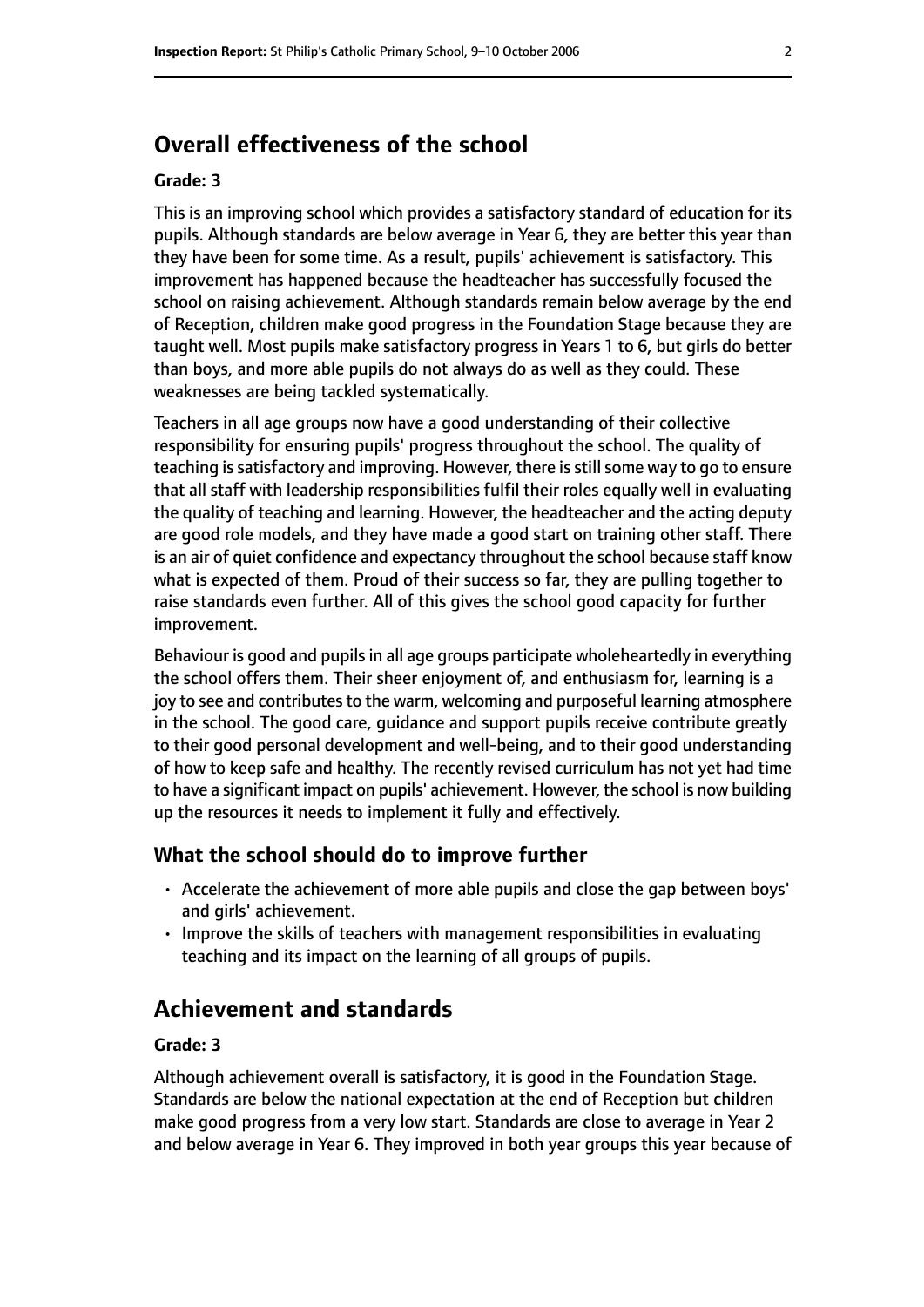improved teaching. This was brought about by greater stability in staffing, more focused planning and good assessment. In addition, challenging targets were set for individual pupils.

The school is justifiably proud of its best results for some time. It exceeded the challenging targets it set for English and mathematics except for more able pupils. However, their performance also improved this year, although only very slightly in English. There is still much to do to ensure these pupils always reach the levels of which they are capable, and to narrow the gap between the achievement of boys and girls, which is greater than that found nationally. The school is tackling these issues and it has set even more challenging targets for next year for both teachers and pupils. Participation in a writing project has contributed to the improved progress in writing. However, pupils often have difficulty solving problems and understanding what they read, which slows their progress.

Whilst their overall progress is satisfactory, pupils at the early stages of learning English make good progress in acquiring and using the English language. Pupils with learning difficulties make satisfactory progress towards the targets in their individual education plans. The recent increase in the number of support staff is contributing to that progress.

## **Personal development and well-being**

#### **Grade: 2**

The strong emphasis placed on personal, social and emotional development in Nursery and Reception leads to children reaching good standards in this aspect of learning. Throughout the school, the pupils' enthusiasm for learning and their good behaviour contribute to their progress. Their spiritual, moral, social and cultural awareness is good. Attendance is satisfactory. It has improved considerably in the past year and the school is working hard to improve it further. Pupils really enjoy school. The only thing they wanted to change about the school was to extend the school day so that they could learn even more. Pupils feel safe from any form of harassment and they have a good understanding of how to keep themselves safe. They know whom to go to for help, and the 'worry box' and newly introduced 'playground buddies' are highly valued. They understand what it means to follow a healthy lifestyle and readily explaining why they should exercise and eat healthily. Residential experiences, their participation in enterprise projects and their work as school councillors foster appropriate lifeskills, financial awareness and an understanding of citizenship. However, there is still room for improvement in some pupils' basic literacy and numeracy skills.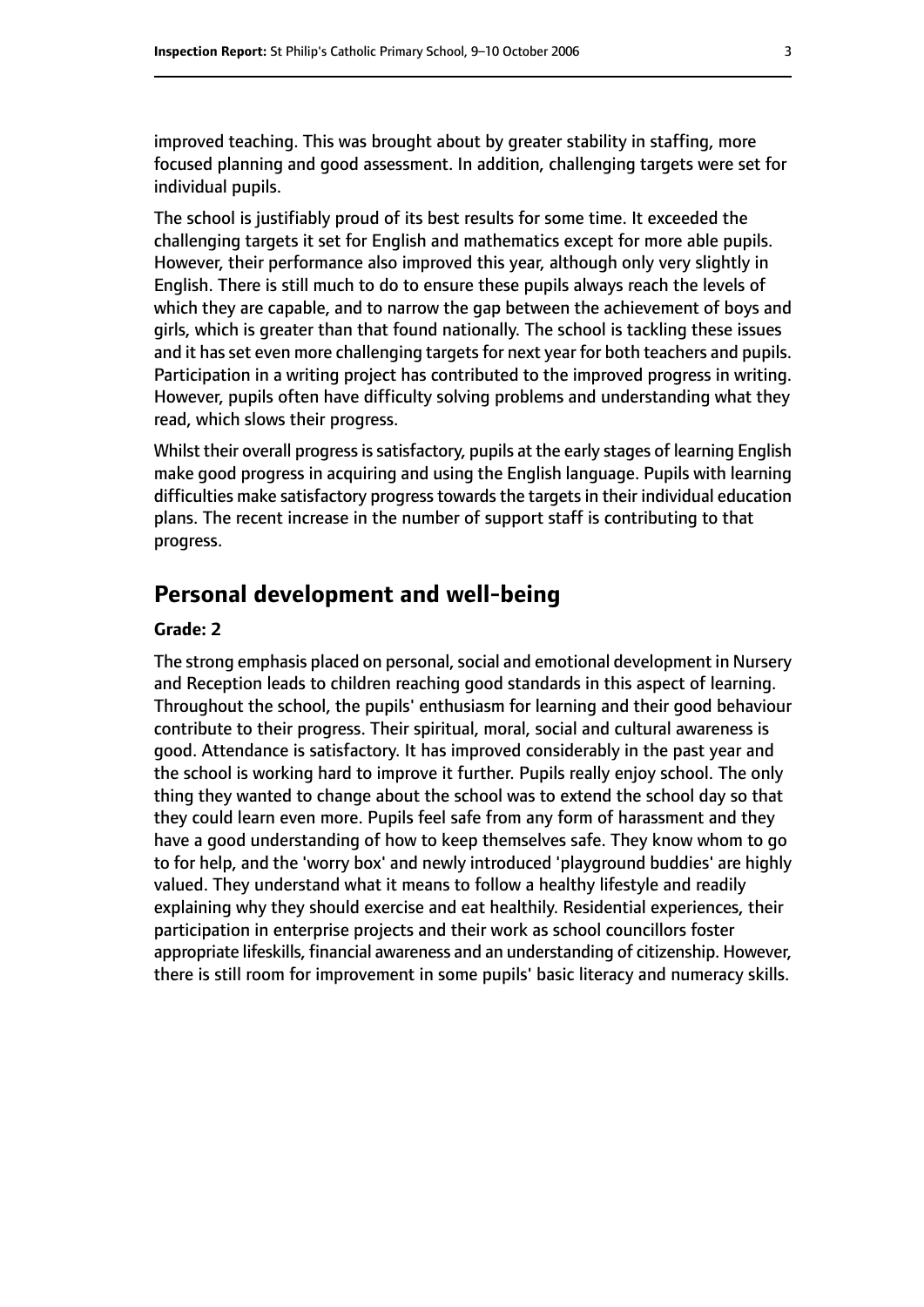# **Quality of provision**

#### **Teaching and learning**

#### **Grade: 3**

In Nursery and Reception, good teaching contributes in great measure to the children's good progress. From an early age, pupils are successfully encouraged to work independently and in small groups. Teachers give pupils time to think and discuss their responses with a partner or in a group before sharing them with the whole class, and rarely accept one-word answers. All of this increases pupils' confidence and helps them to improve their often underdeveloped speaking and listening skills. Teachers are also fully aware of the need to improve boys' achievement. Their use of a greater range of practical activities and well-chosen texts is helping to do this but the impact is not yet evident in the test results.

Planning is thorough. It identifies clearly the work for different ability groups and, for most pupils, builds on what has gone before. However, the work given to more able pupils is not always challenging enough and this hinders their progress. Teachers assess pupils' learning well in lessons. They use whole-class sessions effectively to make additional teaching points and to help pupils evaluate their own learning and learn from each other. All of this is helping pupils to make faster progress.

#### **Curriculum and other activities**

#### **Grade: 3**

The new curriculum is satisfactory. It is planned around promoting key skills such as communication, thinking and problem-solving in all subjects, through well-focused practical activities. This and the links between subjects ensure that it has the potential to meet the needs of all pupils and promotes literacy and numeracy skills at every opportunity. The school is now building up its resources to support the curriculum fully, especially in relation to raising the achievement of boys and more able pupils. These initiatives have not yet had time to make a significant impact on pupils' progress. There is a good range of well attended activities in and beyond the normal school day.

#### **Care, guidance and support**

#### **Grade: 2**

Good levels of care, guidance and support contribute greatly to pupils' personal and academic progress. Teachers, support staff and the learning mentor work closely together to help pupils in all age groups. This and the school's good links with external agencies contribute to the good support provided for pupils for whom English is an additional language, including asylum seekers and refugees. One pupil proudly commented, 'When I came here I couldn't speak any English. The teachers worked hard with me and now I can'.

Pupils are well looked after and their parents are very satisfied with what the school does. Good quality marking helps pupils understand the targets they have for English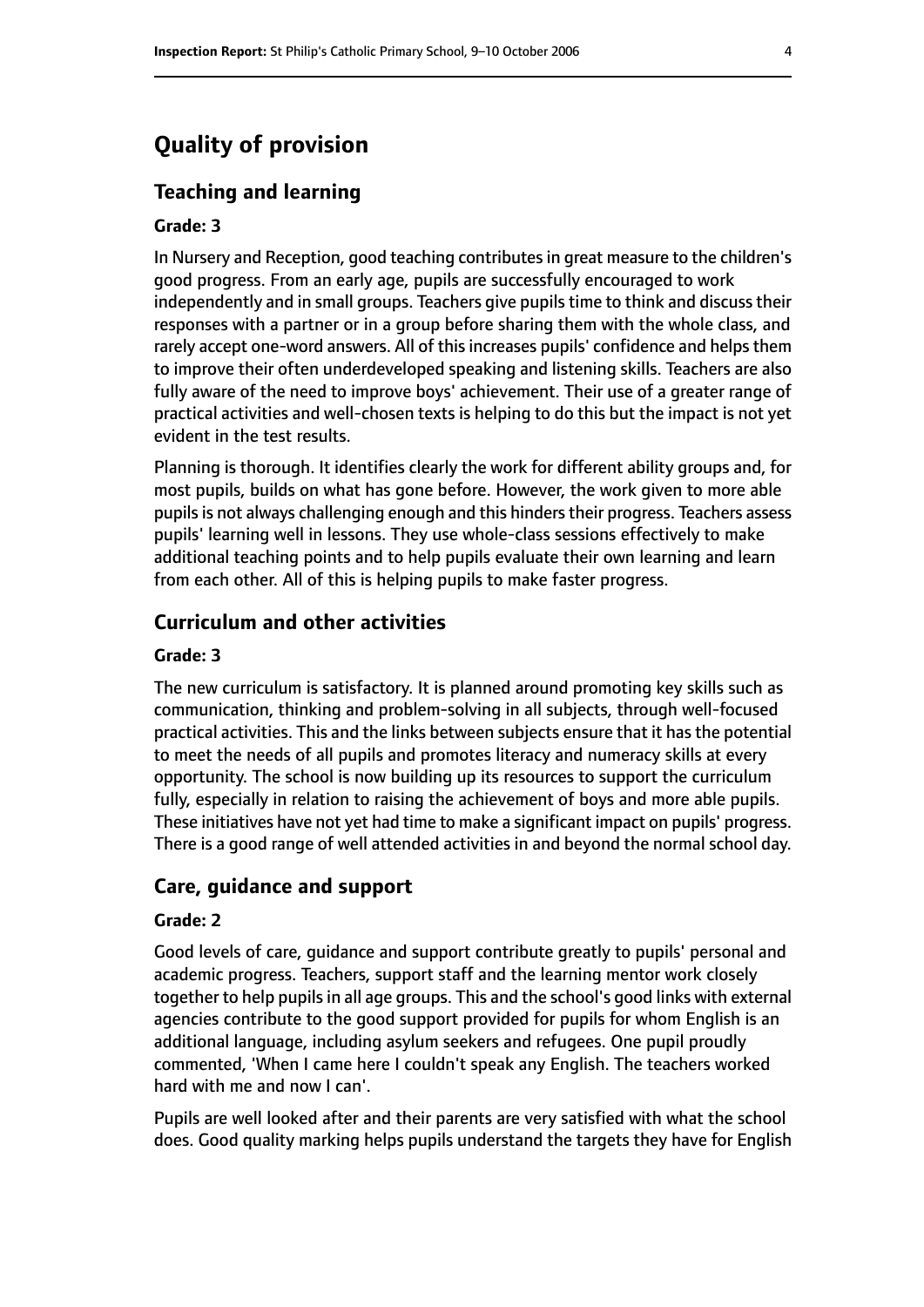and mathematics, and the steps they need to take to reach them. However, the targets for more able pupils are sometimes not sufficiently challenging.

## **Leadership and management**

#### **Grade: 3**

Within what is overall satisfactory leadership and management, the headteacher's leadership is good. The systems he put in place as acting headteacher successfully improved teaching and learning and raised achievement and standards last year. He has given the school very clear educational direction, based solely on giving the pupils the best possible chance to achieve well. His vision is shared by staff, governors and parents.

Systems for recording and analysing pupils' progress and for checking teaching and learning are rigorous. The allocation of teachers to classes and the organisation of year groups into 'phases' have successfully enabled teachers to work closely together, supporting each other and sharing expertise. The headteacher and the acting deputy fulfil their roles well. All staff have been suitably involved in school improvement planning and examining pupils' work, and some have joined the senior managers in lesson observations to develop their skills. More remains to be done to enable them to become fully effective in these roles. The governors' role in relation to monitoring the school's performance is developing satisfactorily and now includes visits to classroomsto check on aspects of the school's work. Overall, there has been satisfactory improvement in the key issues identified at the last inspection. The consistency with which agreed procedures are being implemented throughout the school demonstrates the strong teamwork now evident among the staff and the confidence they have in the school leadership.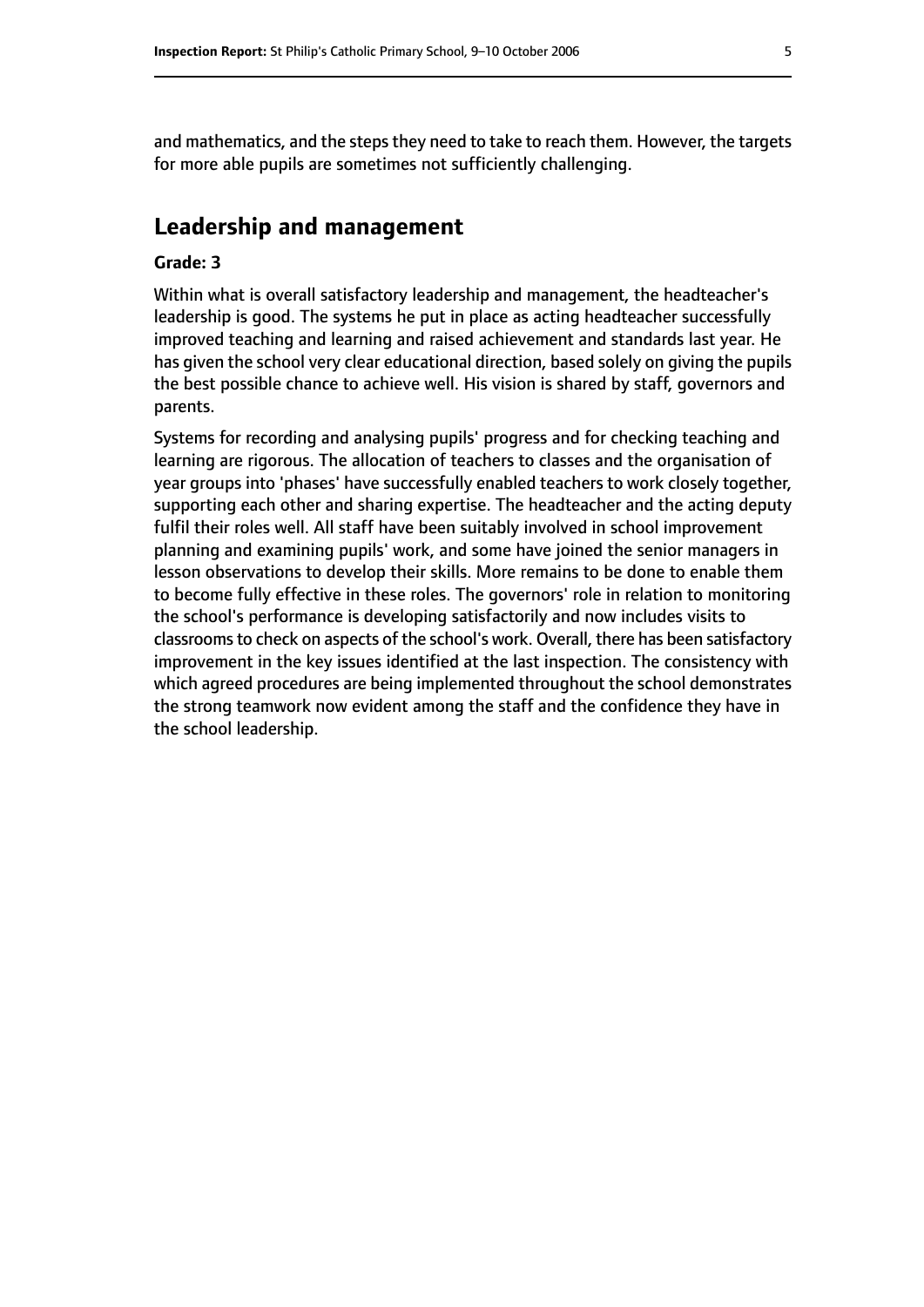**Any complaints about the inspection or the report should be made following the procedures set out inthe guidance 'Complaints about school inspection', whichis available from Ofsted's website: www.ofsted.gov.uk.**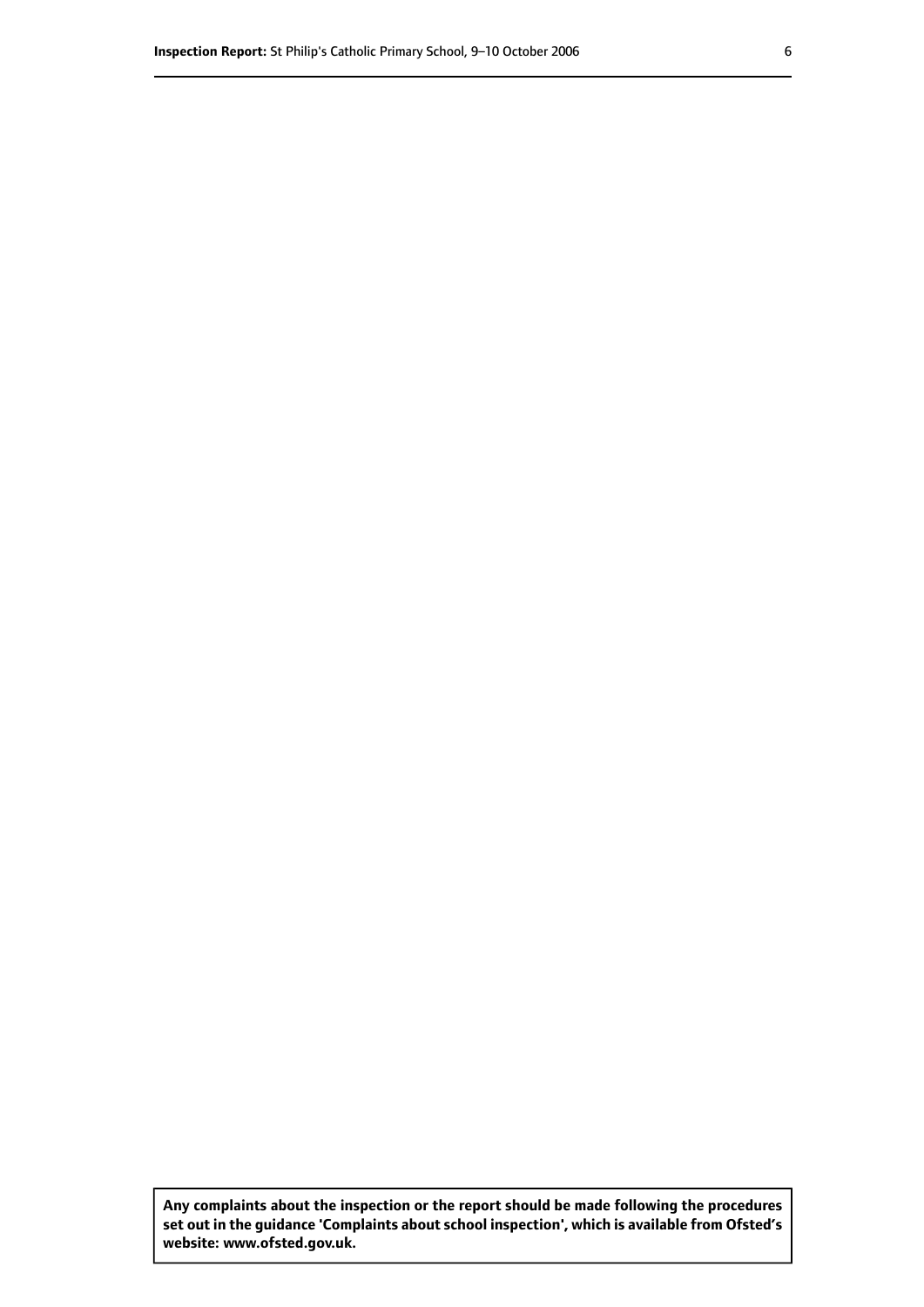# **Inspection judgements**

| Key to judgements: grade 1 is outstanding, grade 2 good, grade 3 satisfactory, and grade 4 | <b>School</b>  |
|--------------------------------------------------------------------------------------------|----------------|
| inadeauate                                                                                 | <b>Overall</b> |

# **Overall effectiveness**

| How effective, efficient and inclusive is the provision of education, integrated<br>care and any extended services in meeting the needs of learners? |     |
|------------------------------------------------------------------------------------------------------------------------------------------------------|-----|
| How well does the school work in partnership with others to promote learners'<br>well-being?                                                         |     |
| The quality and standards in the Foundation Stage                                                                                                    |     |
| The effectiveness of the school's self-evaluation                                                                                                    |     |
| The capacity to make any necessary improvements                                                                                                      |     |
| Effective steps have been taken to promote improvement since the last<br>inspection                                                                  | Yes |

## **Achievement and standards**

| How well do learners achieve?                                                                               |  |
|-------------------------------------------------------------------------------------------------------------|--|
| The standards <sup>1</sup> reached by learners                                                              |  |
| How well learners make progress, taking account of any significant variations between<br>groups of learners |  |
| How well learners with learning difficulties and disabilities make progress                                 |  |

## **Personal development and well-being**

| How good is the overall personal development and well-being of the<br>learners?                                  |  |
|------------------------------------------------------------------------------------------------------------------|--|
| The extent of learners' spiritual, moral, social and cultural development                                        |  |
| The behaviour of learners                                                                                        |  |
| The attendance of learners                                                                                       |  |
| How well learners enjoy their education                                                                          |  |
| The extent to which learners adopt safe practices                                                                |  |
| The extent to which learners adopt healthy lifestyles                                                            |  |
| The extent to which learners make a positive contribution to the community                                       |  |
| How well learners develop workplace and other skills that will contribute to<br>their future economic well-being |  |

# **The quality of provision**

| How effective are teaching and learning in meeting the full range of the<br>  learners' needs?               |  |
|--------------------------------------------------------------------------------------------------------------|--|
| How well do the curriculum and other activities meet the range of needs<br>$\mid$ and interests of learners? |  |
| How well are learners cared for, quided and supported?                                                       |  |

 $^1$  Grade 1 - Exceptionally and consistently high; Grade 2 - Generally above average with none significantly below average; Grade 3 - Broadly average to below average; Grade 4 - Exceptionally low.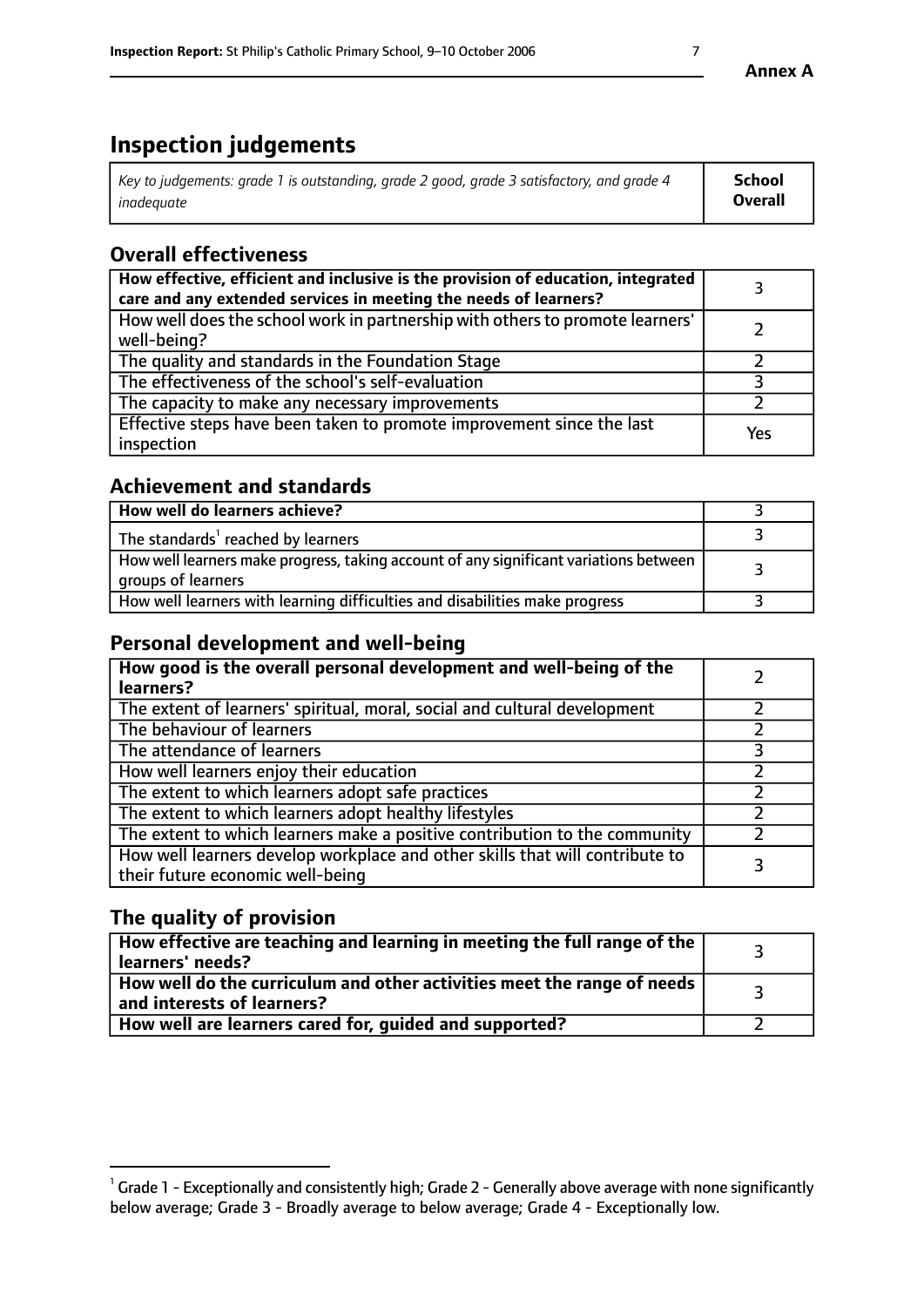# **Leadership and management**

| How effective are leadership and management in raising achievement<br>and supporting all learners?                                              |           |
|-------------------------------------------------------------------------------------------------------------------------------------------------|-----------|
| How effectively leaders and managers at all levels set clear direction leading<br>to improvement and promote high quality of care and education |           |
| How effectively performance is monitored, evaluated and improved to meet<br>challenging targets                                                 | 3         |
| How well equality of opportunity is promoted and discrimination tackled so<br>that all learners achieve as well as they can                     |           |
| How effectively and efficiently resources, including staff, are deployed to<br>achieve value for money                                          | 3         |
| The extent to which governors and other supervisory boards discharge their<br>responsibilities                                                  | 3         |
| Do procedures for safequarding learners meet current government<br>requirements?                                                                | Yes       |
| Does this school require special measures?                                                                                                      | No        |
| Does this school require a notice to improve?                                                                                                   | <b>No</b> |